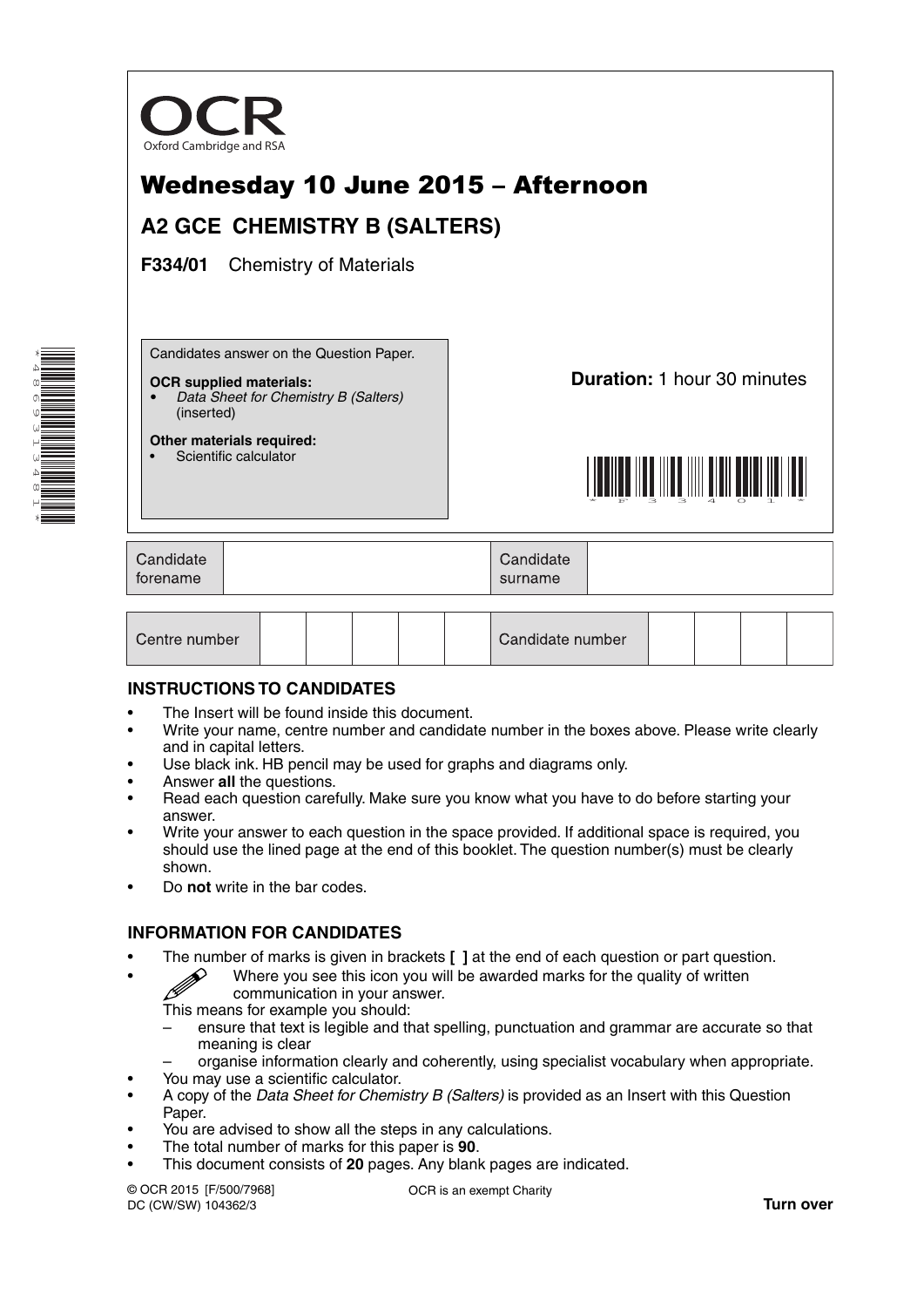#### Answer **all** the questions.

**1** Silk is a natural protein fibre. Early attempts to make a substitute 'silk' included the use of a polyester and a polymer called Qiana.

Qiana is made from two monomers, compound **A** and **azelaic acid**. Their structures are shown below.



 **(a) (i)** Compound **A**, a diamine, can be synthesised from its corresponding dichloro compound. Give the reagent that is used in the laboratory to change a dichloroalkane into a diamine.

...................................................................................................................................... **[1]**

 **(ii)** Compound **A** is a base.

Explain why the amine groups in compound **A** show basic properties.

...........................................................................................................................................

...................................................................................................................................... **[2]**

- **(b)** Qiana is a condensation polymer.
	- **(i)** Underline **two** words from the list below which best describe a condensation reaction.

| addition | elimination | neutralisation | rearrangement | redox | substitution |
|----------|-------------|----------------|---------------|-------|--------------|
|          |             |                |               |       |              |

 **(ii)** Draw the structure of the linkage formed when a molecule of compound **A** and a molecule of azelaic acid react together.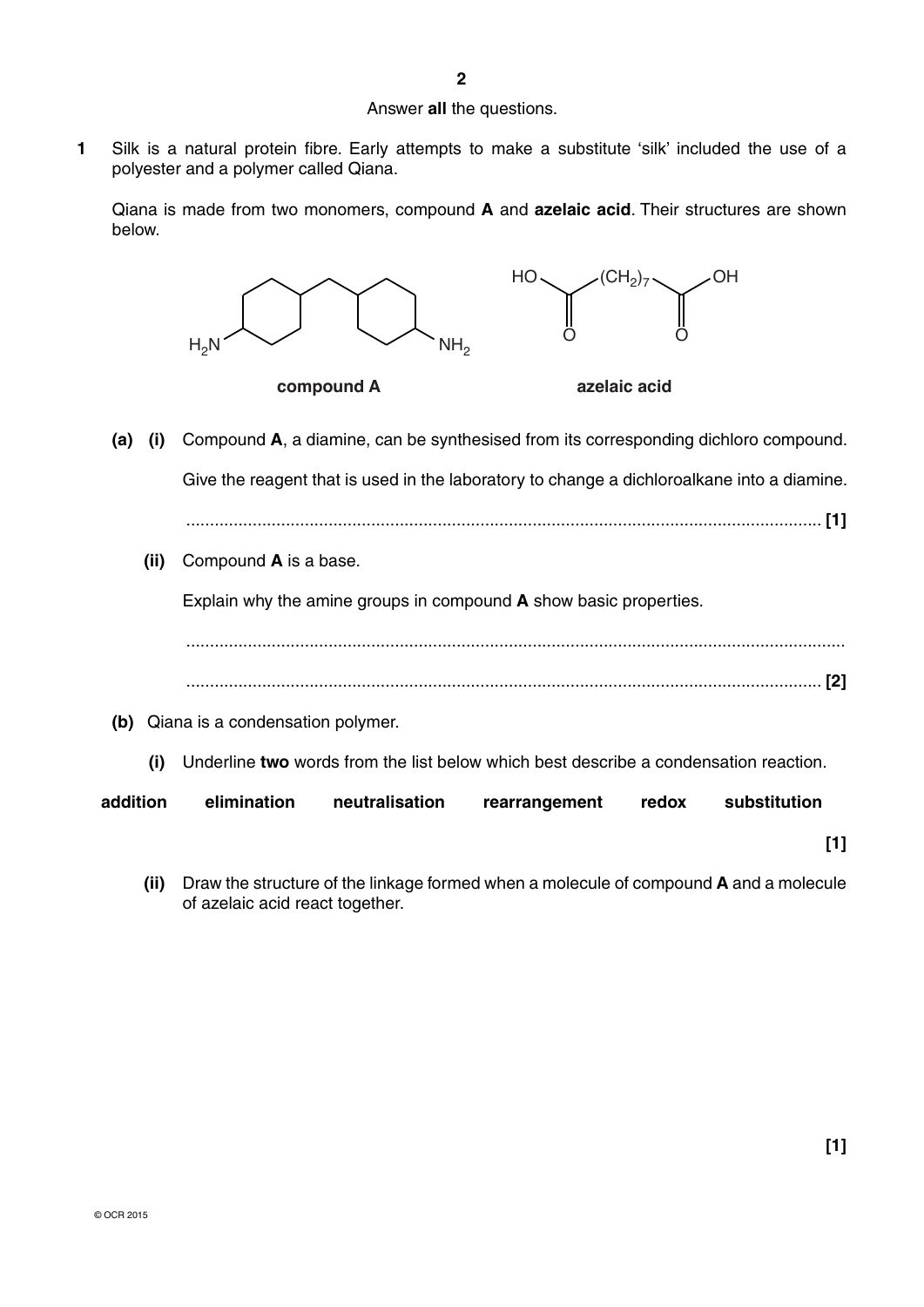**(c)** Polyesters can form hydrogen bonds with water molecules.

On the diagram below, show how a water molecule can hydrogen bond to the ester linkage. Include any relevant partial charges and lone pairs.



 **(d)** The problem with clothes made from polyester is that they do not absorb water nearly as well as silk or Qiana. So sweating is a problem when wearing garments made solely from

Suggest a reason why Qiana is better at absorbing water than polyester.

 ................................................................................................................................................... .............................................................................................................................................. **[1]**

**[Total: 8]**

polyester.

**[2]**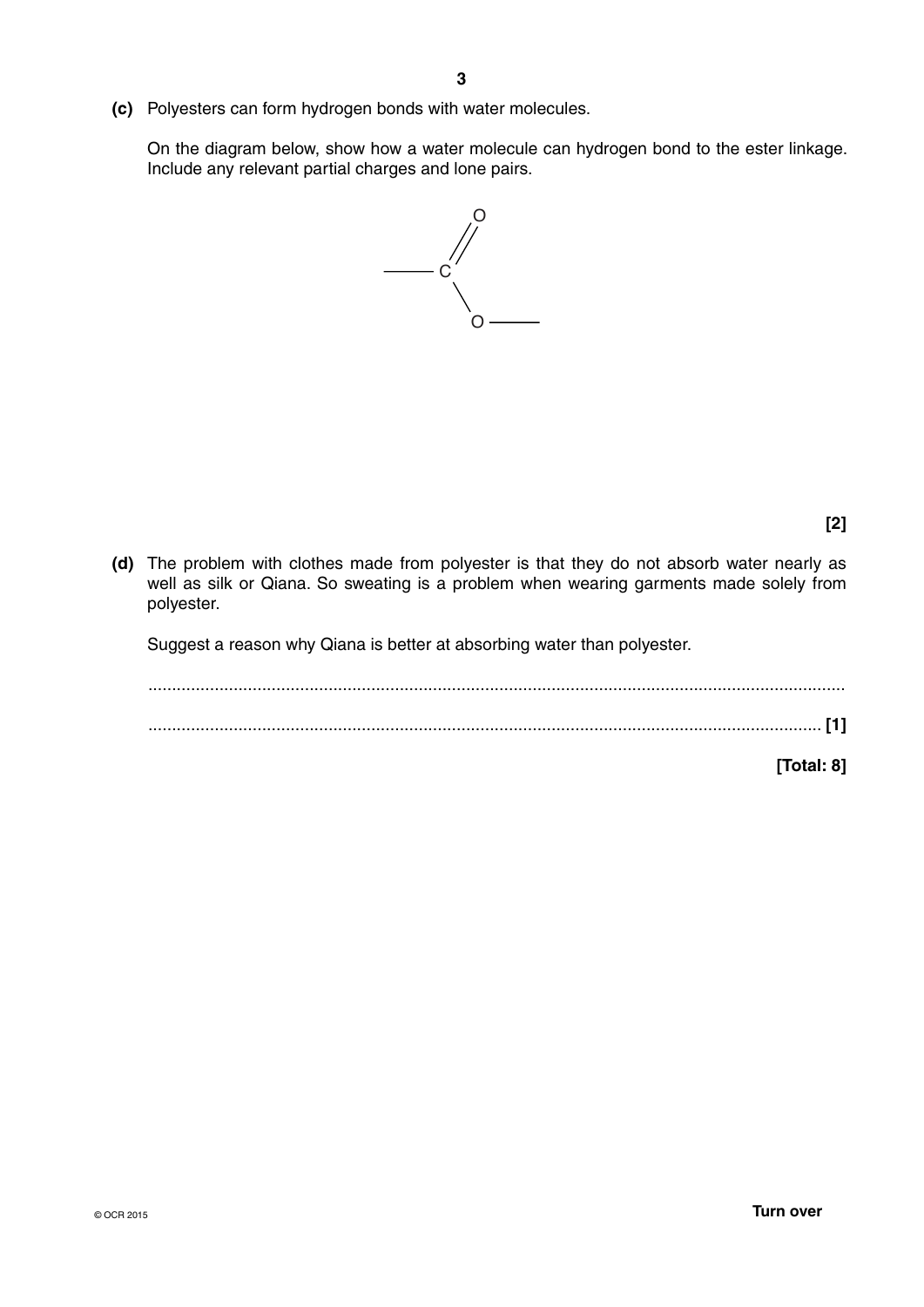

cellulose repeating unit

 **(a) (i)** Name the functional group labelled **B** in the structure of cellulose.

...................................................................................................................................... **[1]**

- **(ii) Circle** a secondary alcohol group on the structure of cellulose shown above. **[1]**
- **(iii)** Cellulose is made by condensation reactions of a single monomer.

Give the **full** structural formula of the monomer from which cellulose is formed.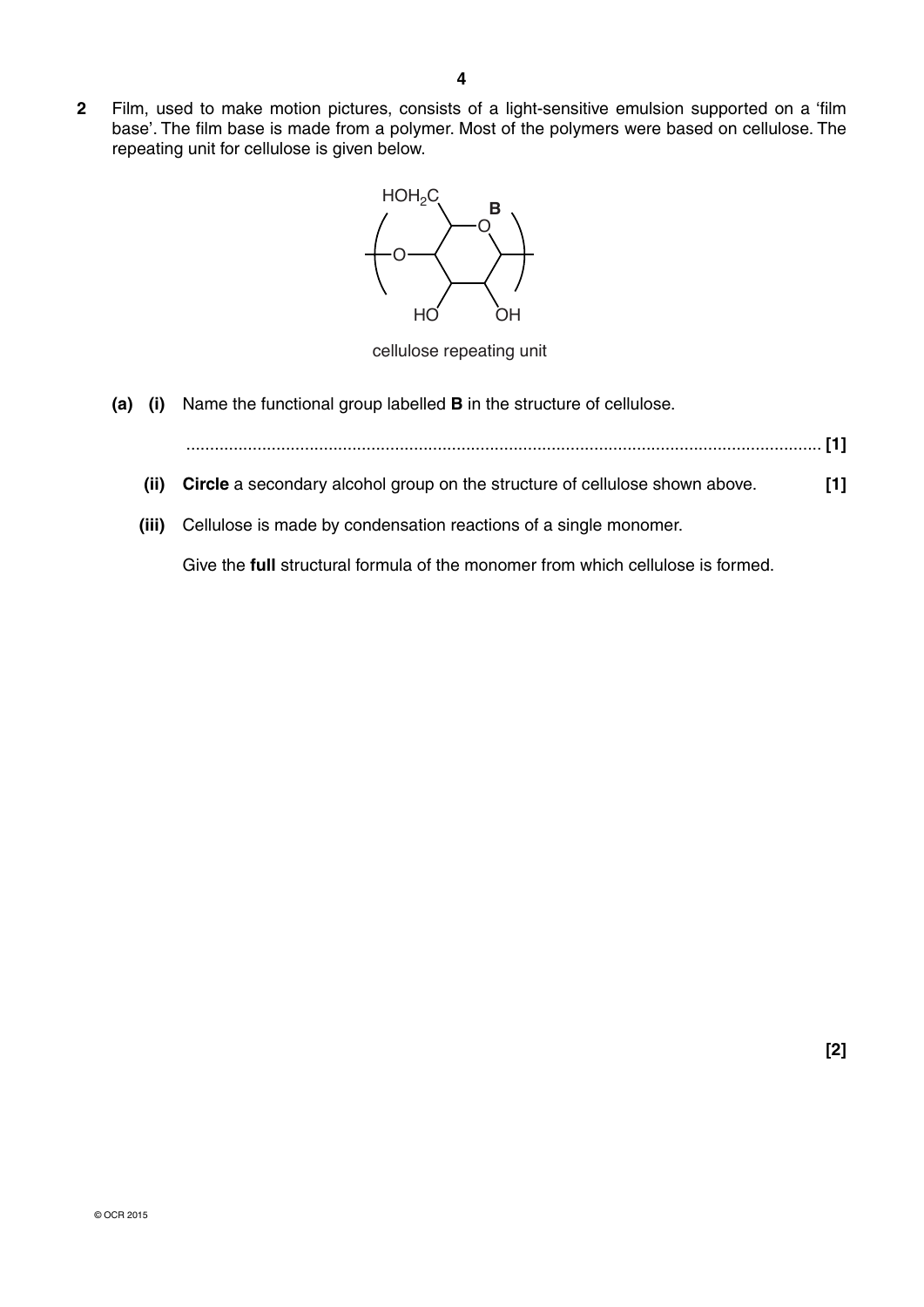**(b)** Some data about the polymers used as a film base are summarised in the table given below. All of the polymers are transparent and flexible at room temperature.

| <b>Name</b>            | Approximate<br>year<br>introduced | <b>Action when</b><br>heated | <b>Stability to</b><br>decomposition<br>at room<br>temperature              | <b>Tensile</b><br>strength |
|------------------------|-----------------------------------|------------------------------|-----------------------------------------------------------------------------|----------------------------|
| Cellulose nitrate      | 1889                              | extremely<br>flammable       | can break down<br>explosively                                               | medium                     |
| Cellulose triethanoate | 1923                              | melts, does not<br>burn      | breaks down<br>in warm humid<br>conditions giving<br>off choking<br>vapours | medium                     |
| Polyester              | 1970s                             | melts, does not<br>burn      | stable                                                                      | high                       |



cellulose triethanoate repeating unit

 **(i)** Give the systematic name for the 'choking vapours' given off when cellulose triethanoate is hydrolysed.

...................................................................................................................................... **[1]**

 **(ii)** Name all the types of intermolecular bonds between polymer chains in cellulose triethanoate and those in polyester polymers.

cellulose triethanoate ........................................................................................................ ........................................................................................................................................... polyesters .......................................................................................................................... ...................................................................................................................................... **[2]**

 **(iii)** All polyesters have the same linkage.

Explain what causes different polymers with the same linkage to have different strengths.

© OCR 2015 **Turn over** ........................................................................................................................................... ...................................................................................................................................... **[2]**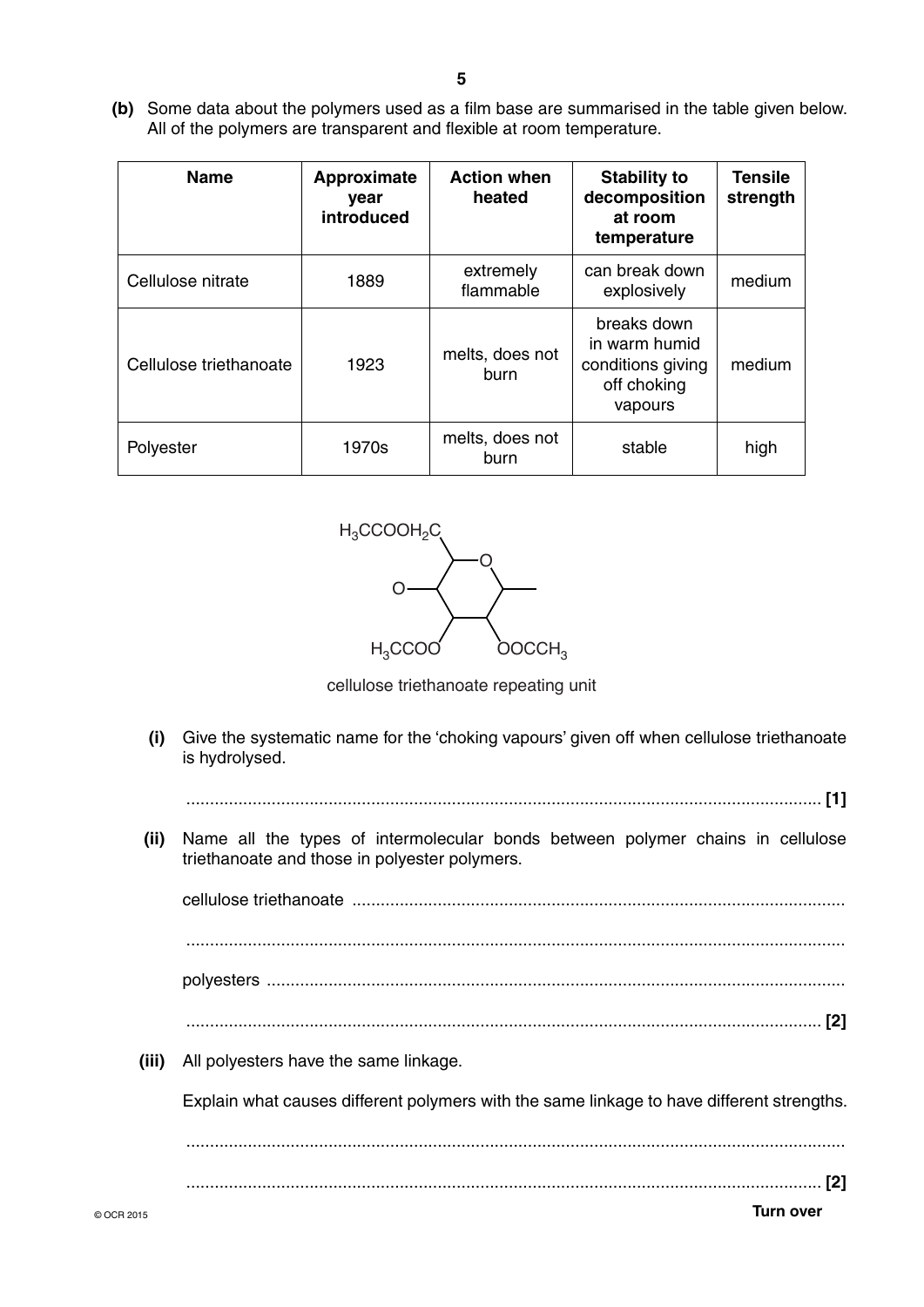(c) Cellulose nitrate and cellulose triethanoate films are stored in freezers to slow their breakdown. Under these conditions, however, they tend to shatter.

Explain this tendency to shatter.



(d) As well as cellulose triethanoate, cellulose diethanoate can be used for film. Infrared spectroscopy can be used to distinguish between these two films.

Give evidence from the infrared spectrum below to identify which of these two film bases was used.

Explain your answer.

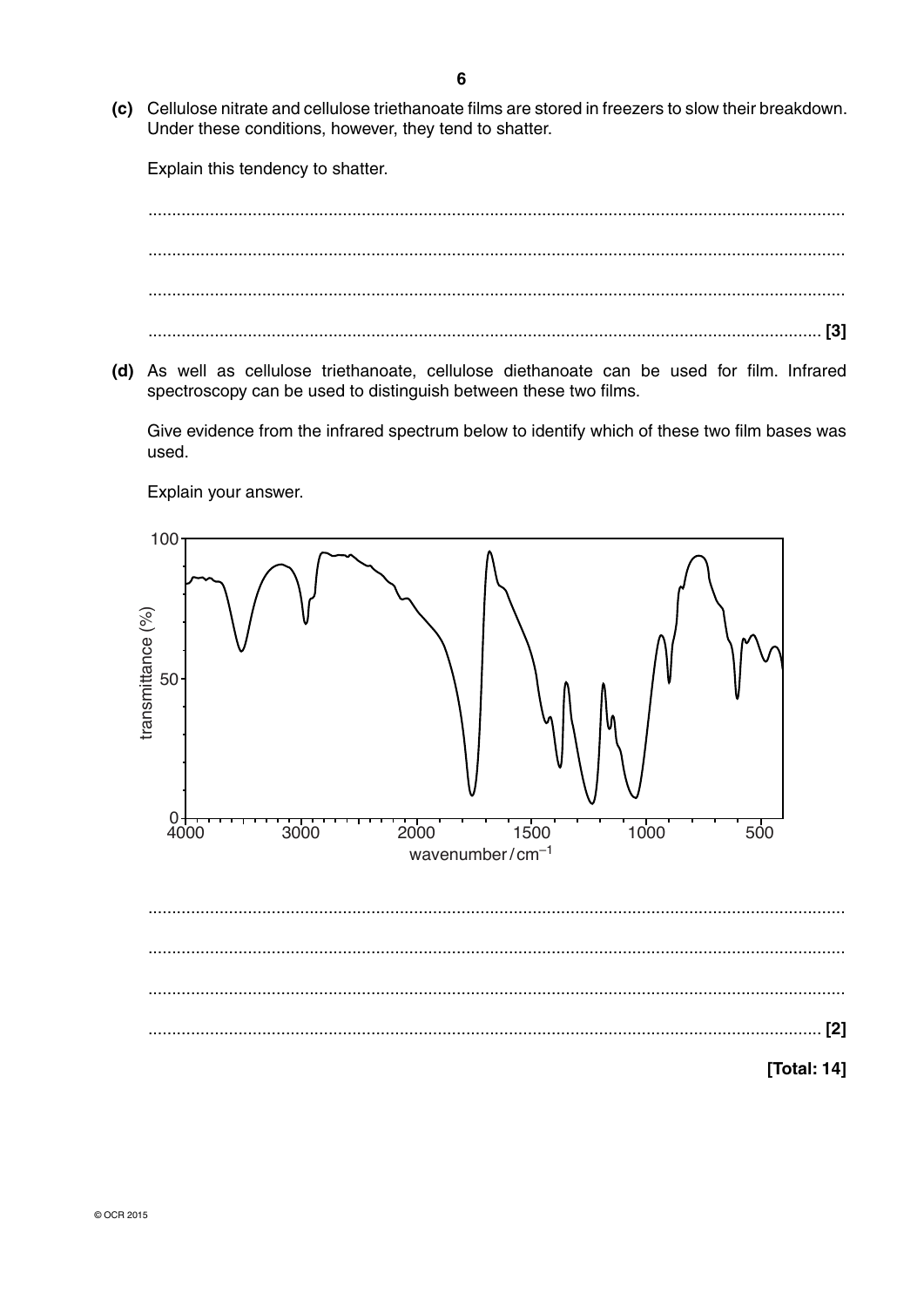$\overline{3}$ Disprin Extra is a medicine containing the active compounds C and D.



(a) Give two chemical tests that will distinguish between compounds C and D.

Choose one chemical test that gives a positive result for C and one that gives a positive result for D.

| [4] |
|-----|

- (b) Heating a few Disprin Extra tablets under reflux with hydrochloric acid (aqueous) produces a mixture. Two aromatic compounds can be isolated from the mixture.
	- (i) Draw structural formulae for the two aromatic compounds.



 $[2]$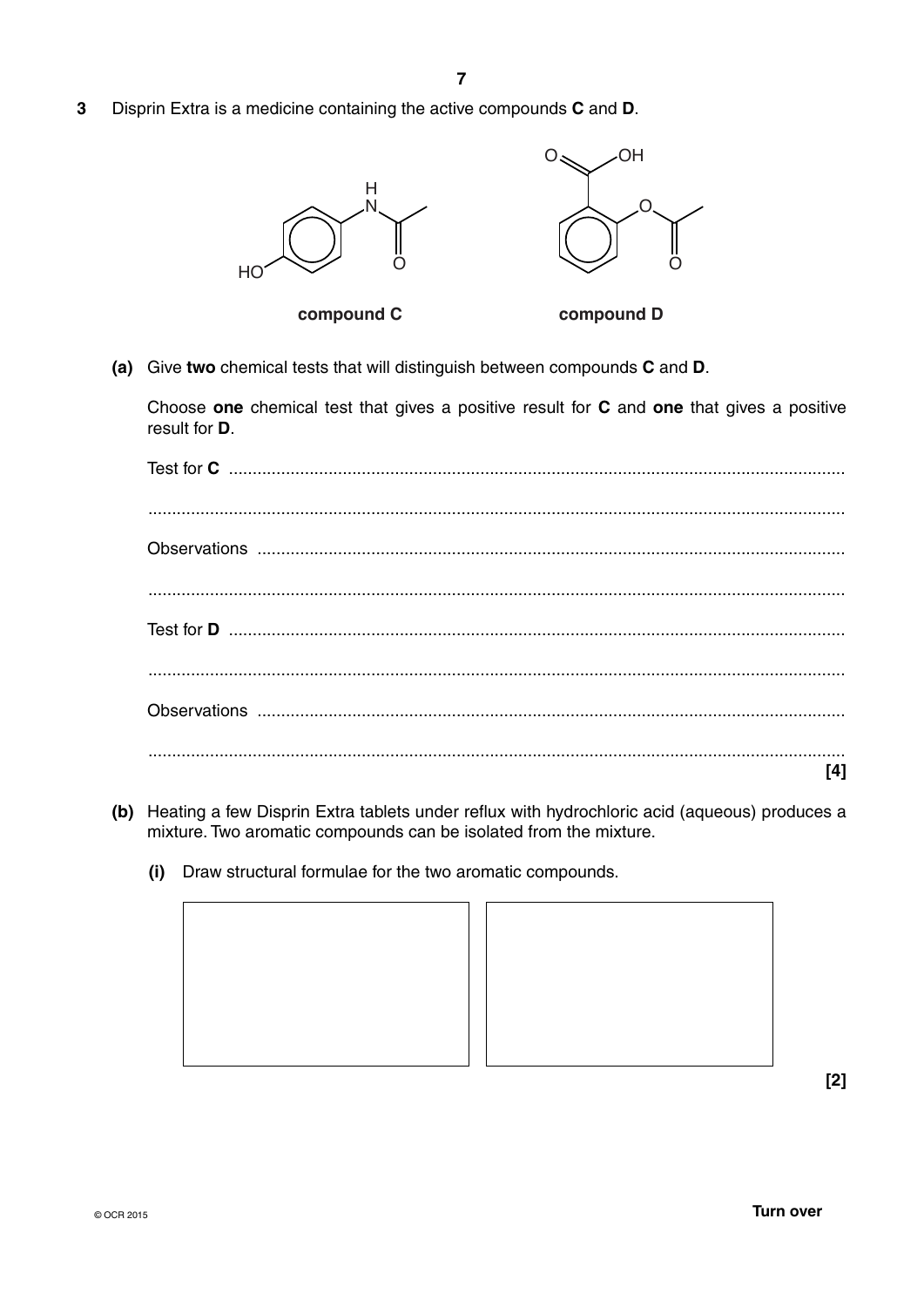$(ii)$ Describe how a student would use thin-layer chromatography to show that a mixture from the hydrolysis of Disprin Extra contains both aromatic compounds.

(c) Disprin Extra tablets have to be stored in a cool dry place. Compound D hydrolyses slowly in moist air at room temperature.

A student studies how the rate of the hydrolysis in water varies with the concentration of D at 37 °C and a pH of 7.0. The student measures the concentration of **D** at different time intervals. Some of the results obtained are given below.

| time<br>/ hours | concentration of D<br>$/$ moldm <sup>-3</sup> |
|-----------------|-----------------------------------------------|
| Ω               | $5.55 \times 10^{-3}$                         |
| 30              | $4.96 \times 10^{-3}$                         |
| 100             | $3.83 \times 10^{-3}$                         |
| 220             | $2.48 \times 10^{-3}$                         |
| 290             | $1.92 \times 10^{-3}$                         |

(i) Use data from the table to show, without using a graph, that the rate of hydrolysis is first order with respect to D.

Give your reasoning.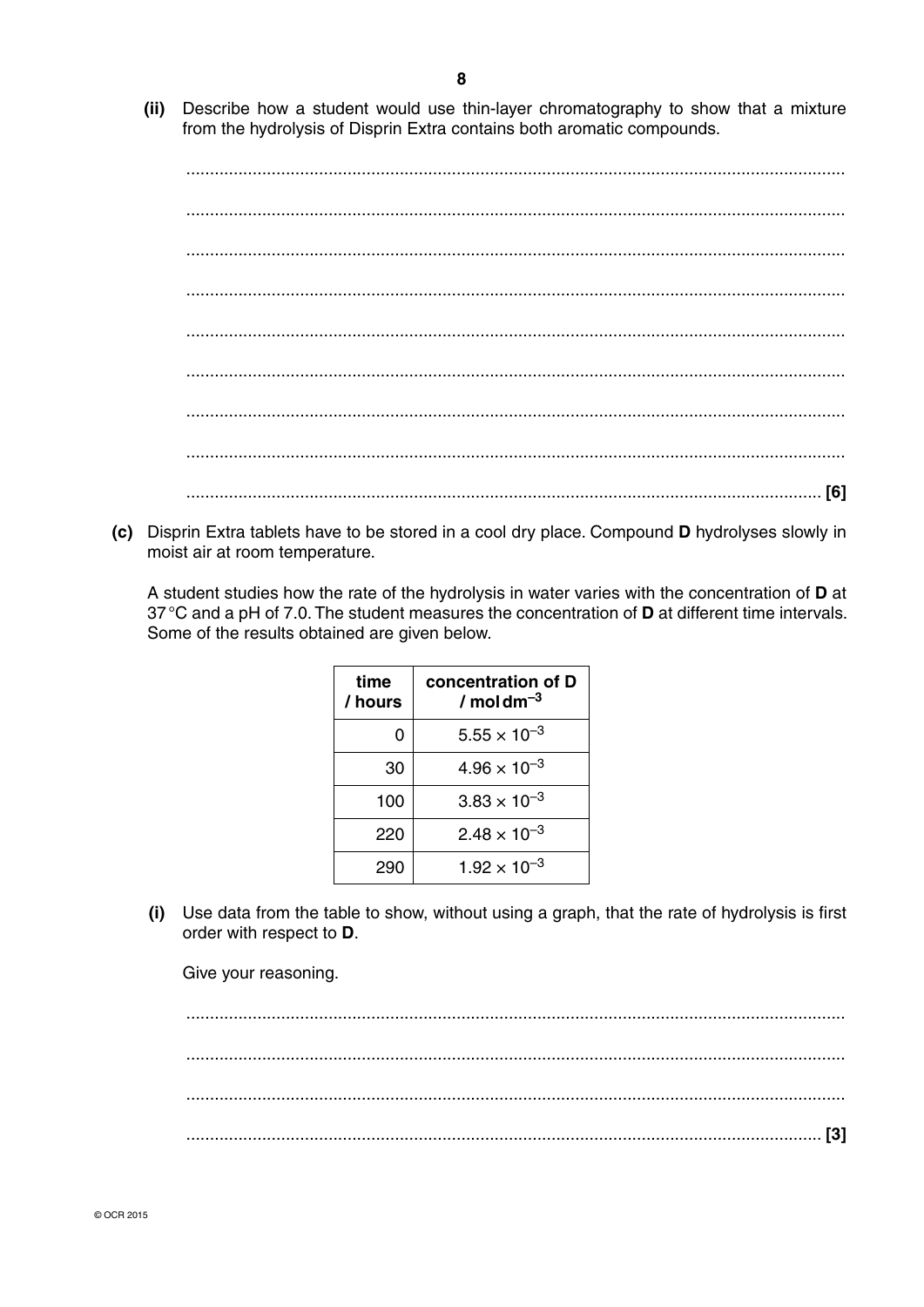**9**

 **(ii)** Calculate the **average rate** of reaction over the first 290 hours.

average rate of reaction = ................................... mol dm–3 hr–1 **[1]**

 **(iii)** Under the conditions of the experiment the rate equation is

rate =  $k \times [D]$ 

The rate of reaction after 30 hours is  $4.96 \times 10^{-9}$  moldm<sup>-3</sup> s<sup>-1</sup>

Calculate the rate constant.

Give the units of the rate constant.

k = ........................ units ........................ **[2]**

- **(d)** Medicines **C** and **D** were the result of several years of research to maximise their therapeutic effect and minimise adverse side effects.
	- **(i)** Suggest a modification chemists might make to the structures of medicines to make them more effective.

 ........................................................................................................................................... ...................................................................................................................................... **[1] (ii)** Explain how combinatorial chemistry can speed up this process. ........................................................................................................................................... ...................................................................................................................................... **[1] [Total: 20]**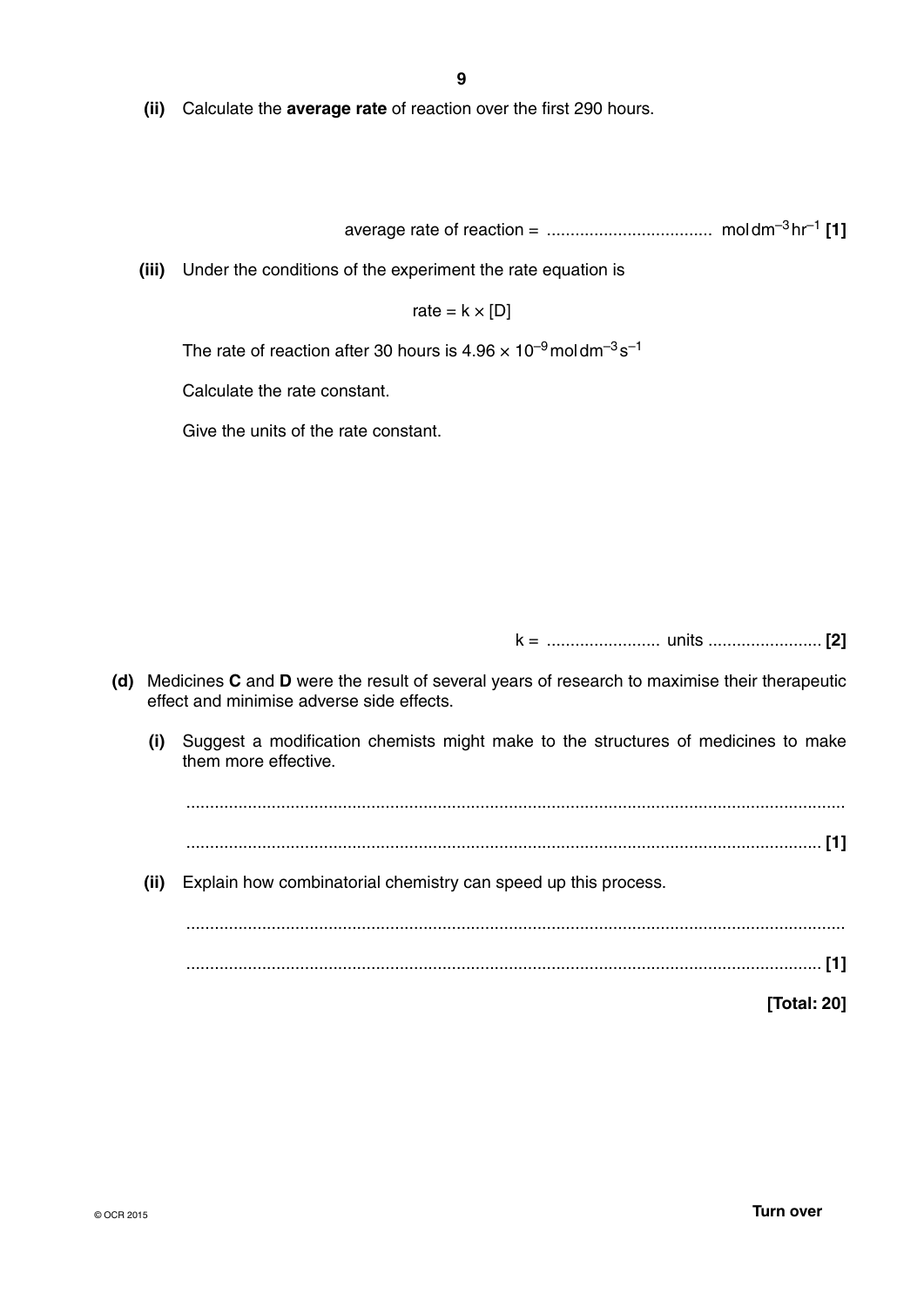- **4** In 1908, Henry Ford advertised his Model T car by boasting that 'vanadium steel is used throughout the entire car and has superior properties to other steels'.
	- **(a)** The flow diagram below outlines one method of extracting vanadium from its ore, VS<sub>4</sub>.



 **(i) Name** a possible toxic gas given off in **step 1**.

...................................................................................................................................... **[1]**

**(ii)** The anion in  $VS_4$  has the formula  $S_2^2$ .

Complete the table below giving the oxidation state of vanadium in each of the four vanadium compounds involved in the extraction process.

| Compound          | Oxidation<br>state of<br>vanadium |
|-------------------|-----------------------------------|
| VS <sub>4</sub>   |                                   |
| NaVO <sub>3</sub> |                                   |
| $Na_2V_6O_{16}$   |                                   |
| $V_2O_5$          |                                   |

**[2]**

 **(iii)** In which of steps 1–3 is vanadium involved in a redox reaction?

Give a reason for your answer.

step(s) ............................................................................................................................... reason ............................................................................................................................... ...................................................................................................................................... **[2]**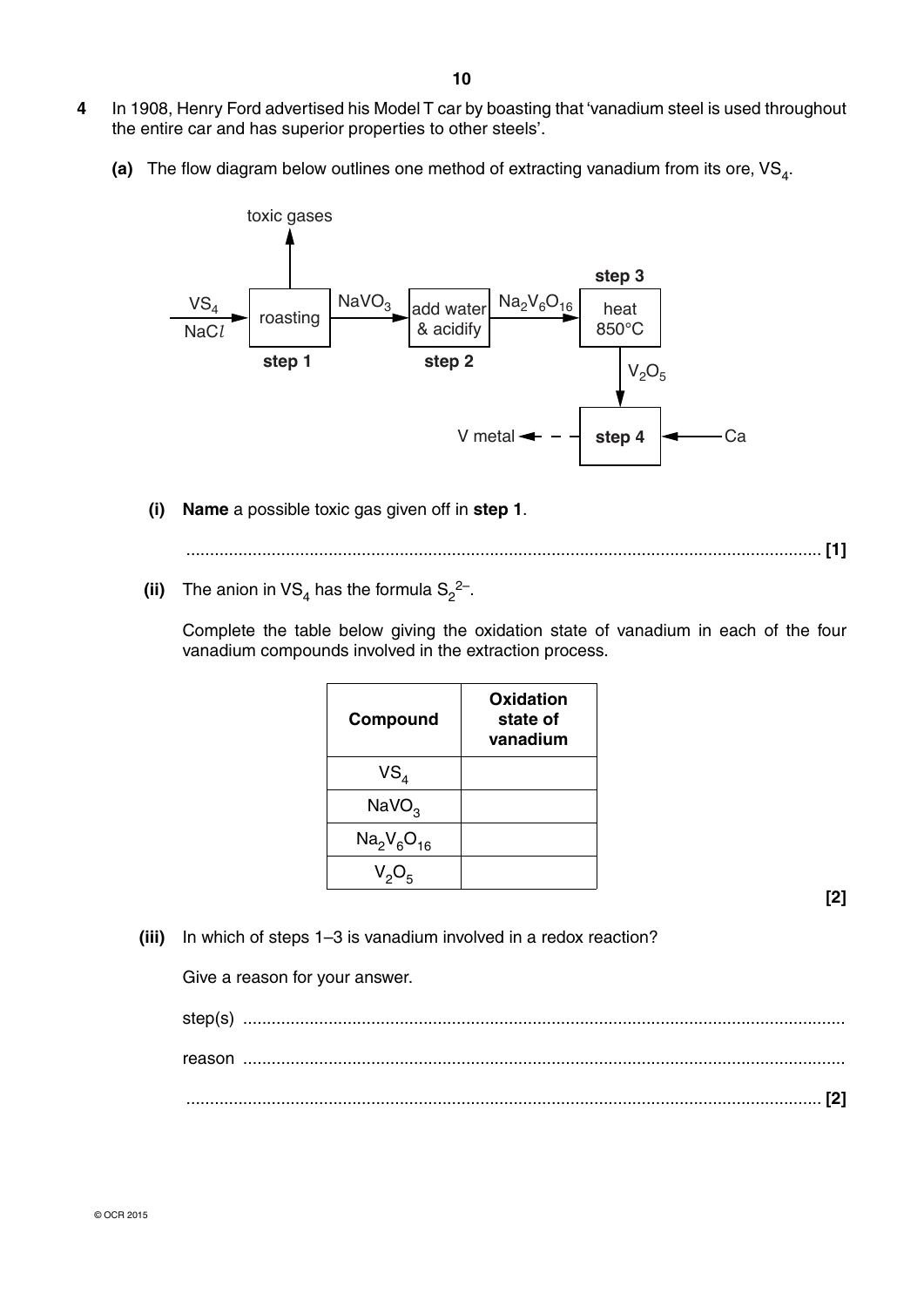$(iv)$  NaVO<sub>3</sub> forms a yellow solution with water.

Explain, in terms of frequencies, why solutions of transition metal ions are often coloured.

*In your answer, you should use appropriate technical terms, spelled correctly.* ........................................................................................................................................... ........................................................................................................................................... ........................................................................................................................................... ...................................................................................................................................... **[2] (v)** Give the equation for the reaction in **step 4**. State symbols are not required.



 **(b)** Vanadium is an expensive resource and it is important that vanadium steels are recycled.

Give **one** reason for adding recycled steel in the steel-making process, other than saving resources.

 ................................................................................................................................................... .............................................................................................................................................. **[1]**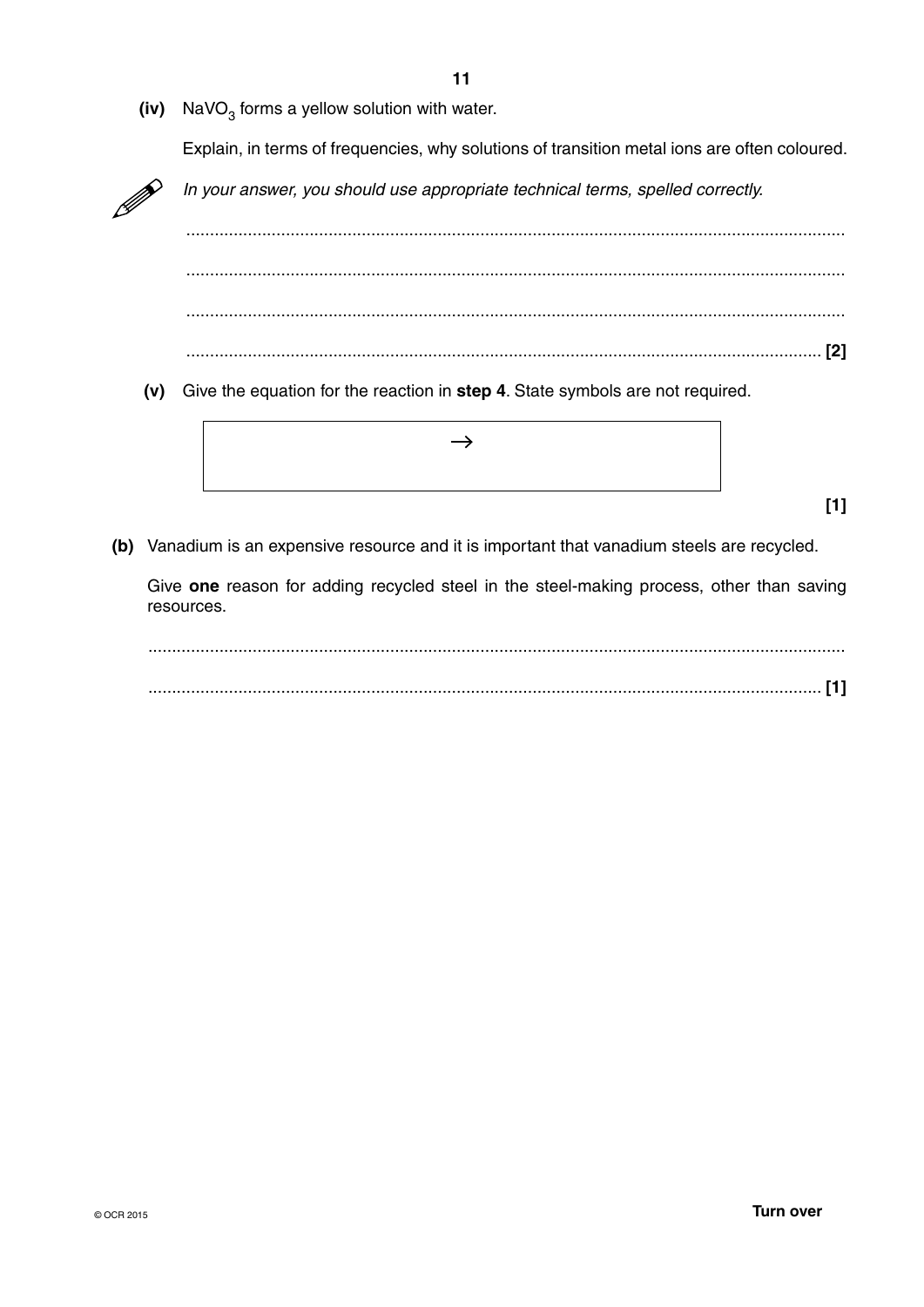- **12**
- **(c)** Some vanadium is used to make compounds for industrial electrochemical batteries.

An industrial 'vanadium battery' uses a half-cell containing  $V^{2+}$  and  $V^{3+}$  ions with another halfcell using  $VO_2^+$  and  $VO^{2+}$  ions.

Some data about vanadium and iodide ions are given below.

| half-reaction                                        | $E^{\bullet}/V$ |
|------------------------------------------------------|-----------------|
| $V^{3+} + e^- \rightarrow V^{2+}$                    | $-0.26$         |
| $VO^{2+} + 2H^{+} + e^{-} \rightarrow V^{3+} + H_2O$ | $+0.34$         |
| $I_2 + 2e^- \rightarrow 2I^-$                        | $+0.54$         |
| $VO_2^+ + 2H^+ + e^- \rightarrow VO^{2+} + H_2O$     | $+1.00$         |

| Table | 4.1 |
|-------|-----|
|-------|-----|

A student carries out an experiment to find the  $E_{\text{cell}}$  of a 'vanadium battery'. The student works at room temperature (about 20 °C) and uses approximately 0.1 moldm<sup>-3</sup> solutions of each of the ions.

**(i)** Draw a labelled diagram of the apparatus the student sets up to measure this  $E_{cell}$ .

**[4]**

**(ii)** Use the data in **Table 4.1** to calculate a value for this  $E_{cell}$ .

*E*cell = ...................................................... V **[1]**

**(iii)** Give two reasons, other than experimental error, why the  $E_{cell}$  value that the student measures is different from that calculated in **c(ii)**.

 ........................................................................................................................................... ........................................................................................................................................... ...................................................................................................................................... **[2]**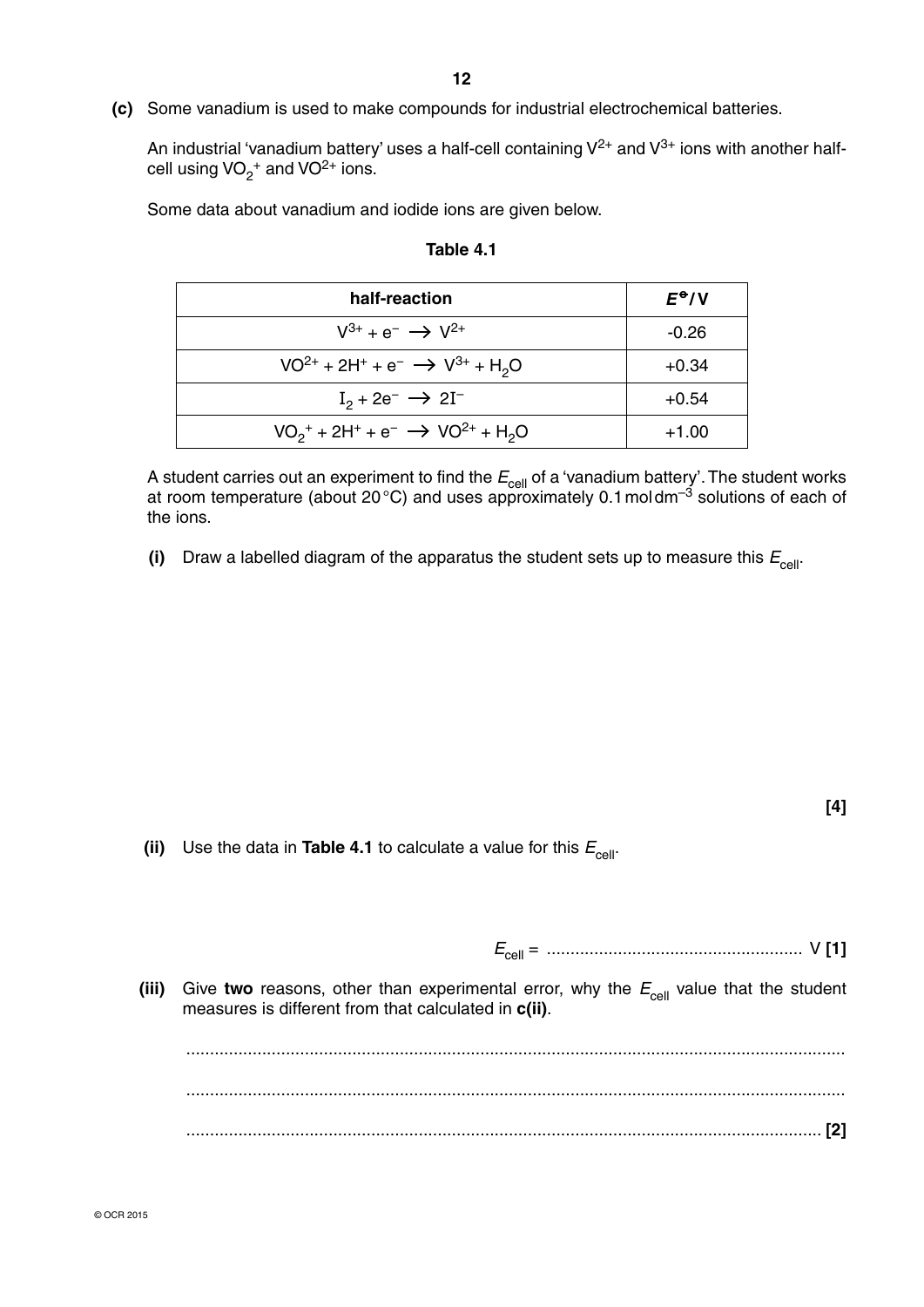**(iv)** Write an ionic equation for the reaction taking place in the cell in **(i)** when it is producing a current. State symbols are not required.



 **(v)** The student was going to use a solution of NaI in the salt bridge.

However, on considering the data in **Table 4.1**, the student decided that NaI would react with one of the vanadium ions and so affect the result of the experiment.

Which vanadium ion will NaI react with?

Give your reasoning, including an equation (in the box below) for the reaction taking place.

State symbols are not required.

formula of ion ..................................................................................................................... reasoning .......................................................................................................................... ........................................................................................................................................... ...........................................................................................................................................

 $\rightarrow$ 

**[2]**

**[2]**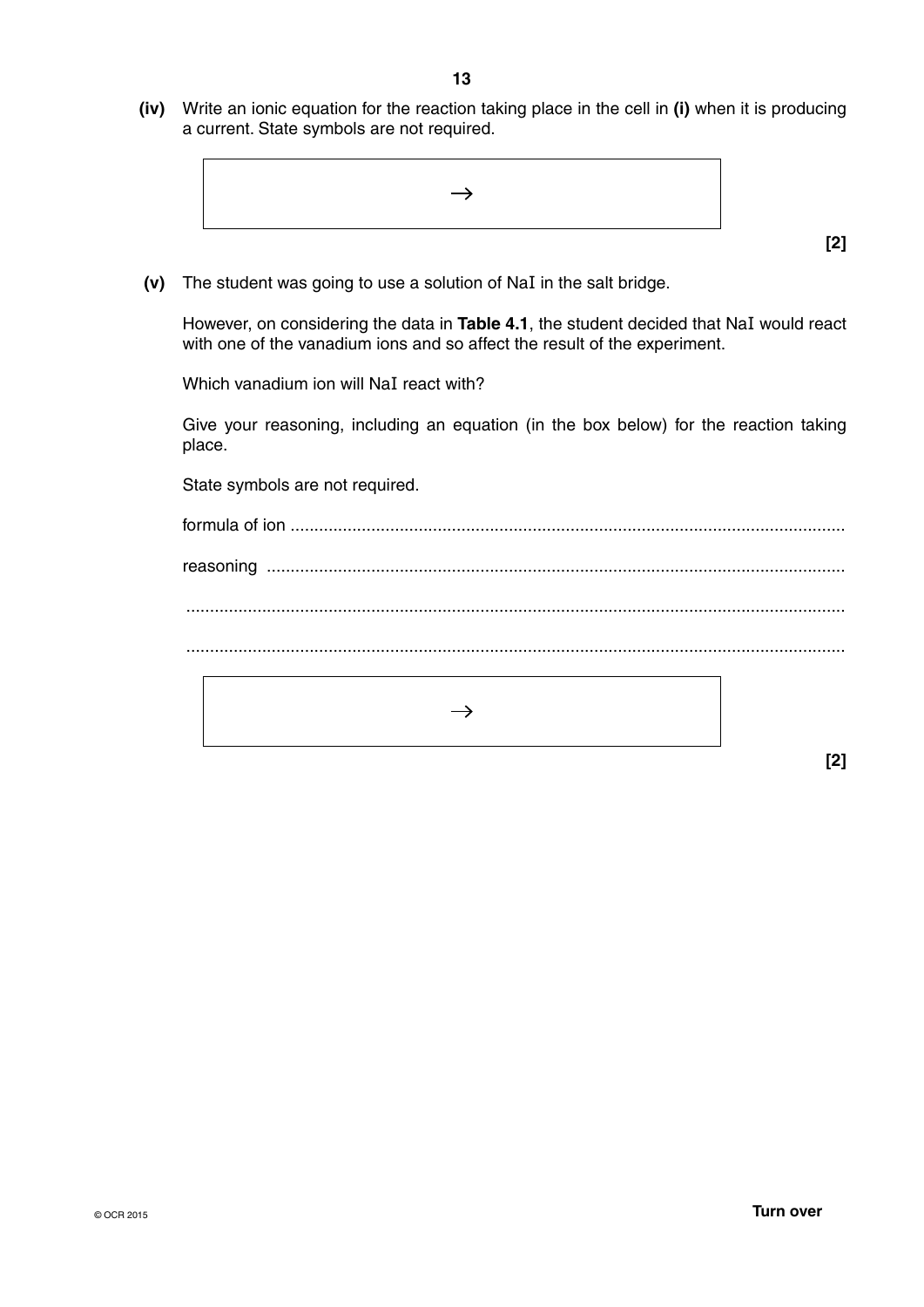**(d)** The student used a titration method to determine the amount of iron in a piece of vanadium– iron alloy. An outline of the method used is shown below.

**Stage 1.** 100 cm<sup>3</sup> of 2.0 moldm<sup>-3</sup> sulfuric acid and about 1 g of sodium hydrogencarbonate were added to a conical flask connected to a non-return valve.

**Stage 2.** 0.175 g of the wire alloy was added. The mixture was warmed gently until all of the iron in the wire had reacted to form a solution of iron(II) ions.

**Stage 3.** The flask was then cooled and its contents titrated with 0.0216 moldm<sup>-3</sup> potassium dichromate(VI).

The student recorded a titre of 23.50 cm3.

The equation for the reaction between iron(II) ions and dichromate(VI) ions in acid solution is given below.

 $6Fe^{2+} + Cr_2O_7^{2-} + 14H^+ \rightarrow 6Fe^{3+} + 2Cr^{3+} + 7H_2O$ 

 **(i)** Calculate the percentage by mass of iron in the alloy.

Give your answer to an **appropriate** number of significant figures.

percentage = ..................................................... % **[5]**

 **(ii)** The non-return valve only allows gases out of the flask. The sodium hydrogencarbonate and the non-return valve are to prevent iron(II) ions being oxidised to iron(III) ions before the end of stage 2.

Explain how iron(II) could be changed into iron(III) and suggest how sodium hydrogencarbonate and the non-return valve prevent this from occurring.

 ........................................................................................................................................... ........................................................................................................................................... ........................................................................................................................................... ...................................................................................................................................... **[3]**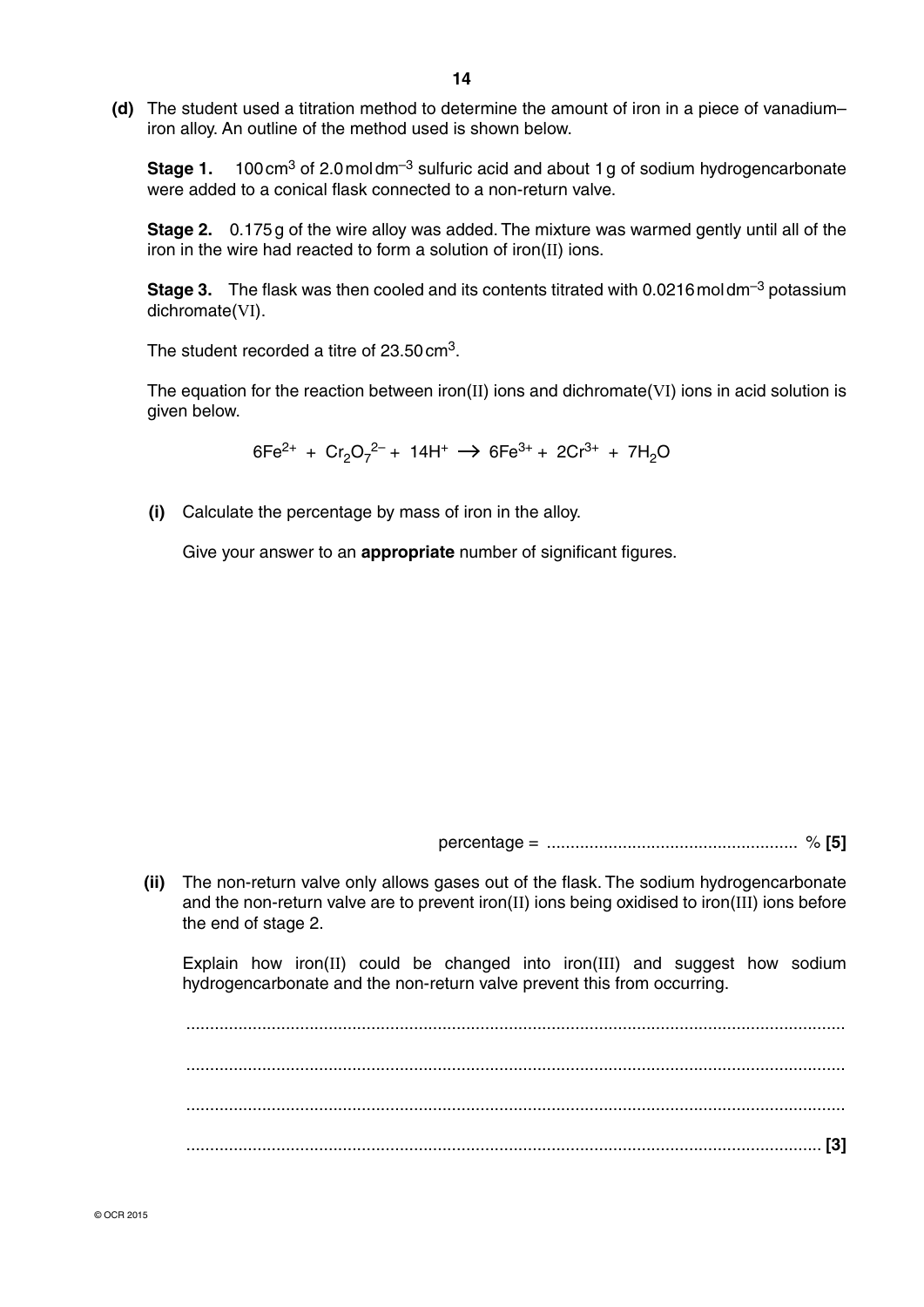- **(e)** The student tests another flask at the end of stage 2 for iron(II) ions.
	- **(i)** Describe what is seen when excess NaOH is added to an acidified solution of iron(II) ions taken from the flask.

Observations **before** addition ............................................................................................

Observations **after** addition ............................................................................................... **[2]**

 **(ii)** Give an ionic equation for the reaction of the iron(II) ions in **(i)**. Include state symbols.



**[2]**

**[Total: 32]**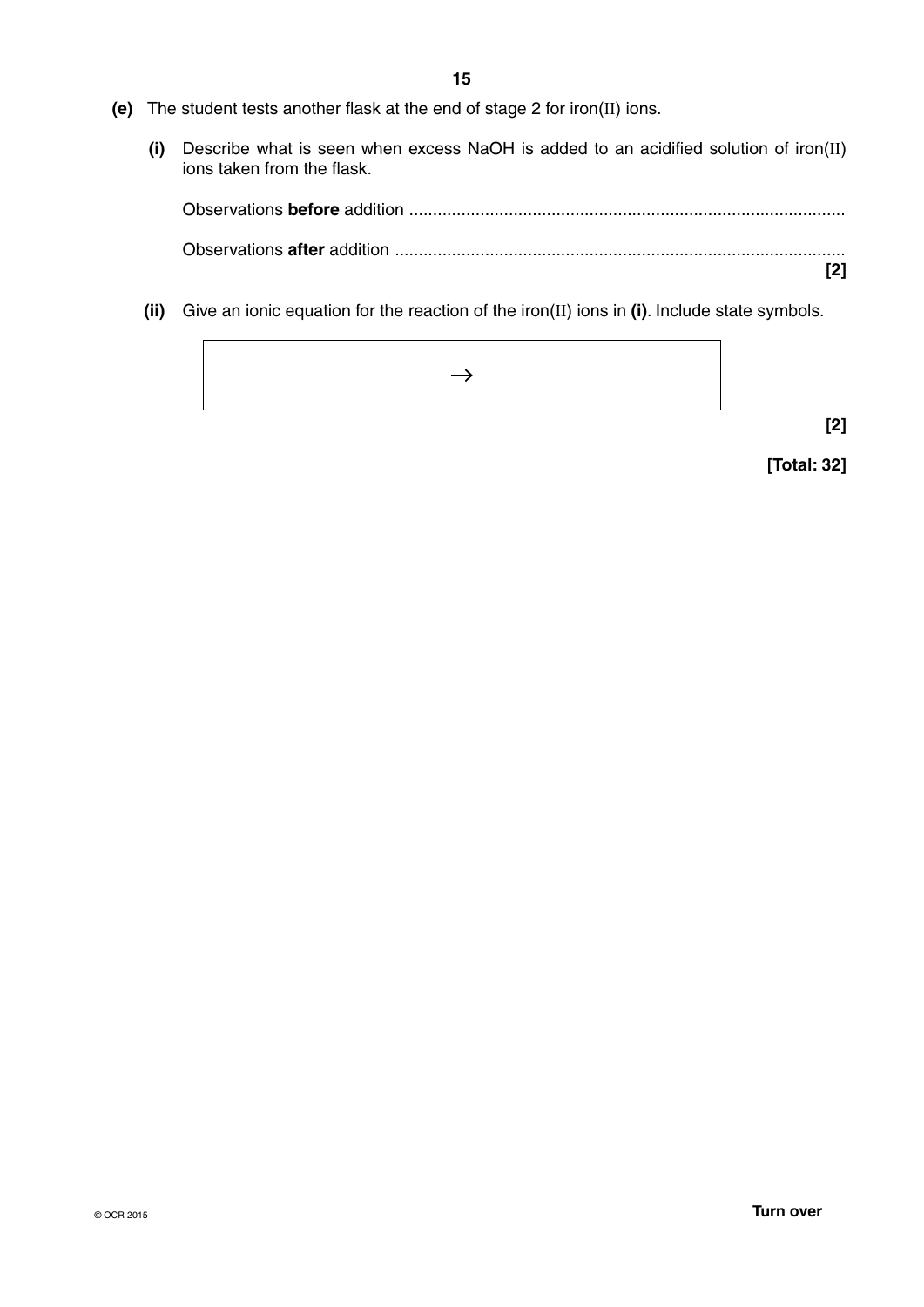**5** DNA testing or 'genetic fingerprinting' has recently become important to family historians. People pay to have their results in international databases.

The UK has one of the largest national DNA databases in the world, containing over 6 million records, collected by the police, who are legally allowed to do so. By 2013 some data had to be removed to comply with European law.

- **(a)** Give a reason in each case why people:
	- choose to have their DNA 'fingerprint' stored
	- are required to give a DNA sample
	- after having to give a DNA sample, are allowed to have their data removed.

 ................................................................................................................................................... ................................................................................................................................................... ................................................................................................................................................... ................................................................................................................................................... .............................................................................................................................................. **[3]**

 **(b)** The structure of DNA is now well-established after Watson and Crick's work in 1953.

In this question refer to the *Data Sheet* for any necessary formulae.

- **(i)** Give the name used to describe a repeating unit in a DNA chain.
	- ...................................................................................................................................... **[1]**
- **(ii)** DNA consists of a deoxyribose and phosphate backbone to which four bases are bonded.

Draw the structural formulae of the **two** products formed when one molecule of deoxyribose reacts with a phosphate ion.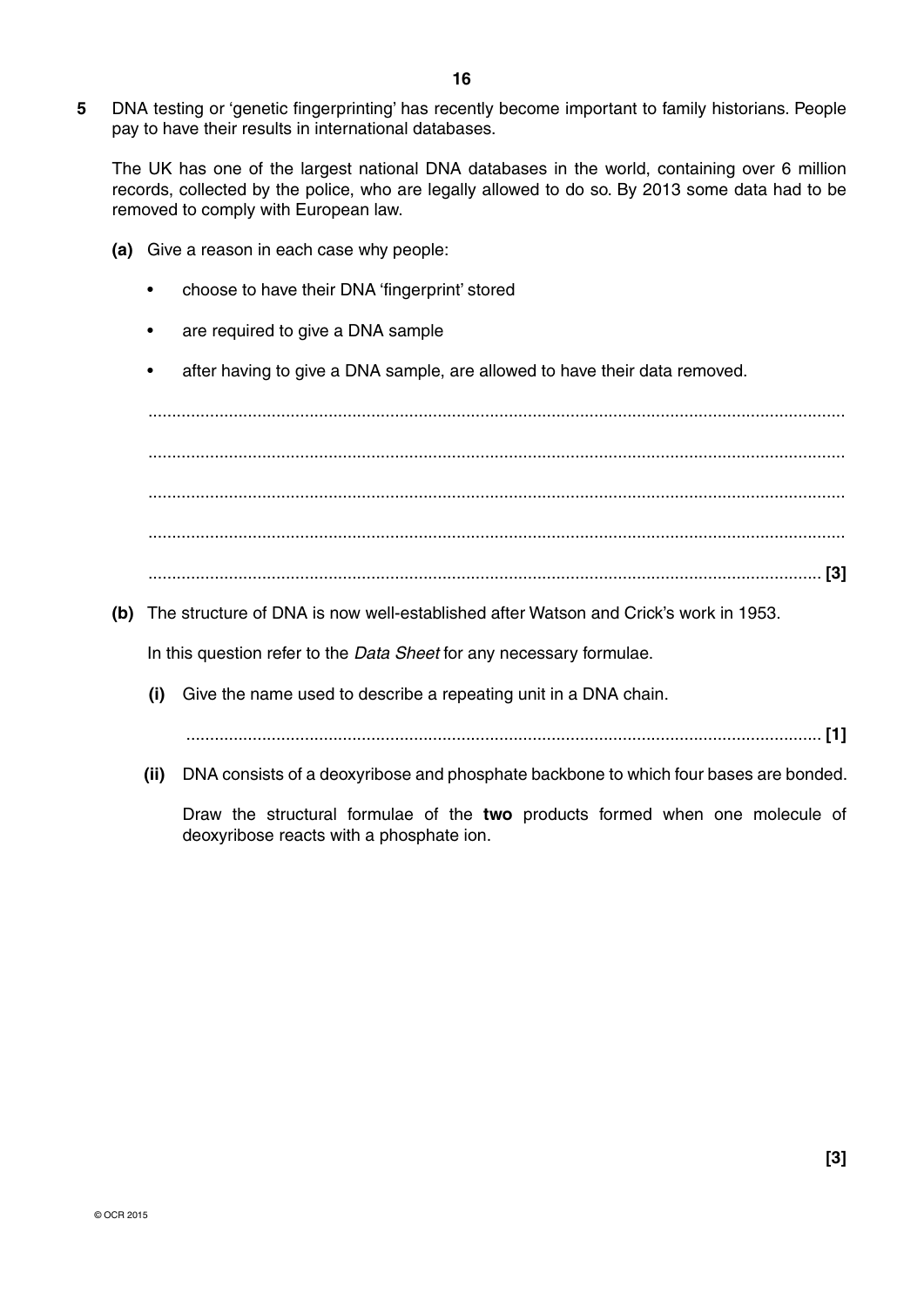(c) In a scientific paper in 1953 Watson and Crick wrote 'It has not escaped our notice that the specific pairing we have postulated immediately suggests a possible copying mechanism for the genetic material'.

Explain:

- how the adenine-thymine and quanine-cytosine base pairs are held together, stating the difference between the two different pairs
- how the specific pairing 'suggests a copying mechanism' for the replication of DNA.  $\bullet$



In your answer, you should link the making and breaking of bonds between base pairs to the ability of DNA to replicate itself.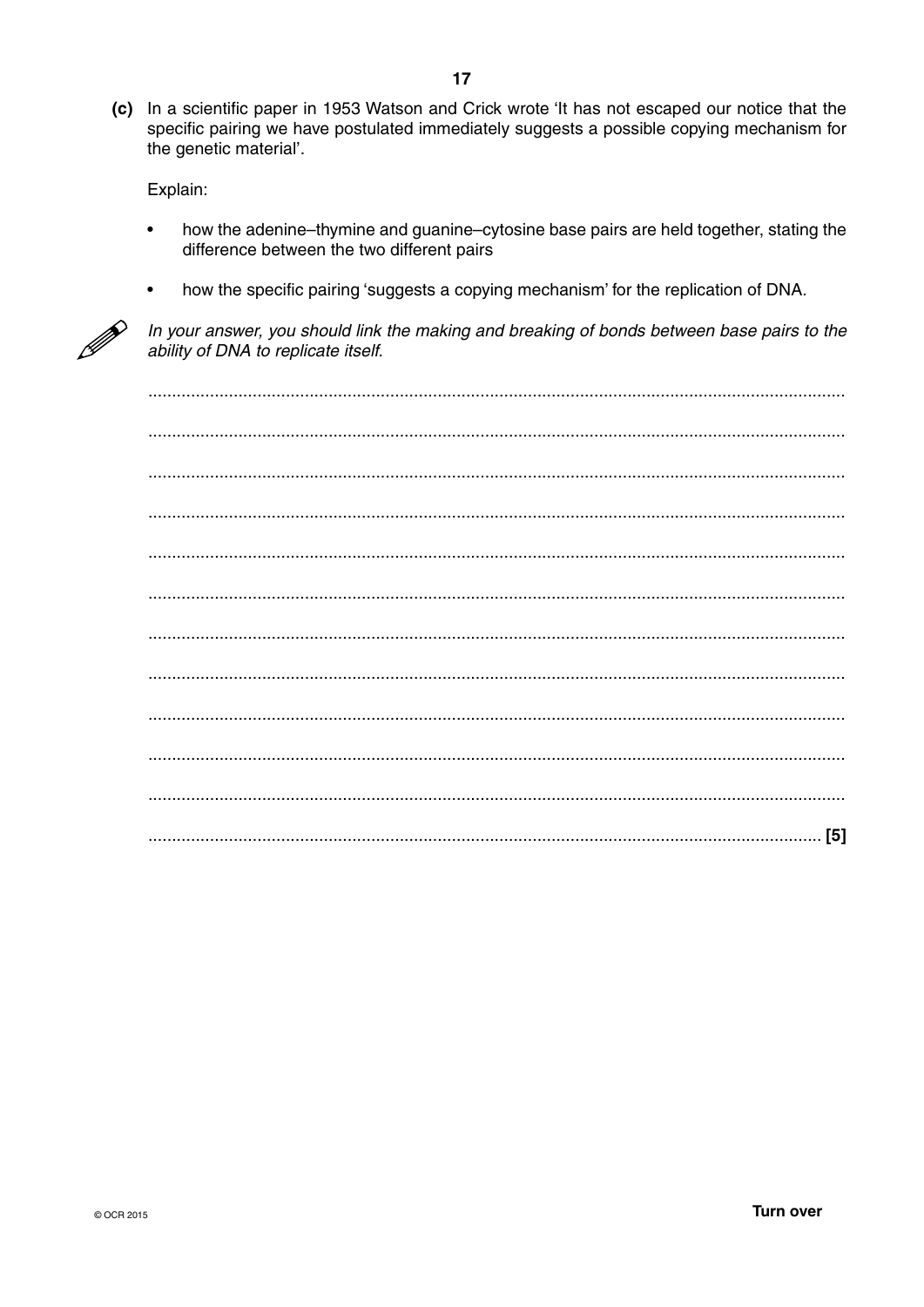**(d)** The copying of DNA is catalysed by enzymes called polymerases.

Draw a curve, using the axes given below, to show how the rate of an enzyme catalysed reaction is affected by pH.

Label the optimum pH for the reaction.

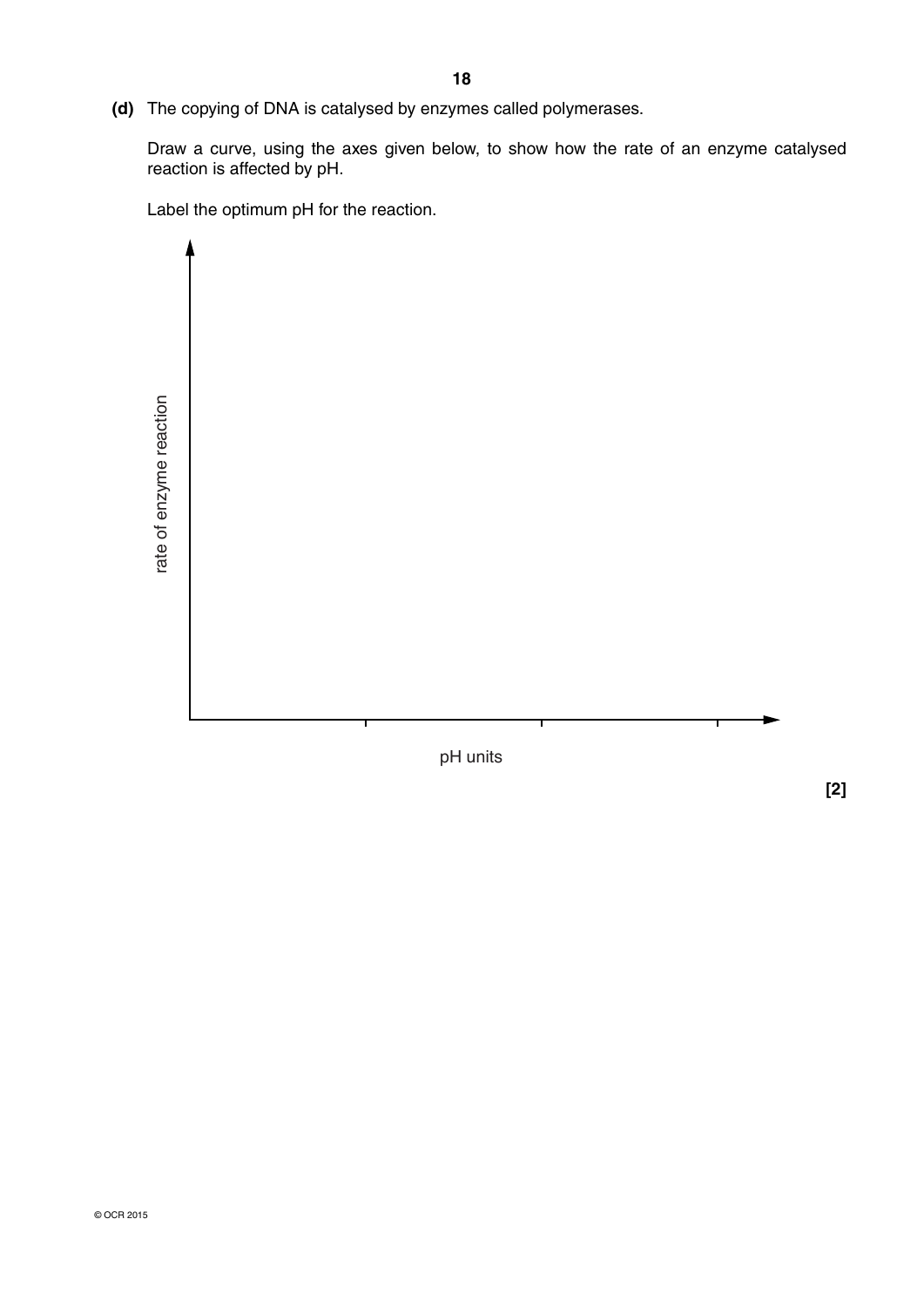- **(e)** DNA codes for an amino acid sequence in a protein.
	- **(i)** Draw the **part of a protein chain** formed when two units of the amino acid shown below are joined together.



### **[1]**

 **(ii)** Explain the effect that increasing the pH has on the structure of the part of the protein formed in **(i)**.

............................................................................................................................................................ .......................................................................................................................................................**[1]**

### **[Total: 16]**

### **END OF QUESTION PAPER**